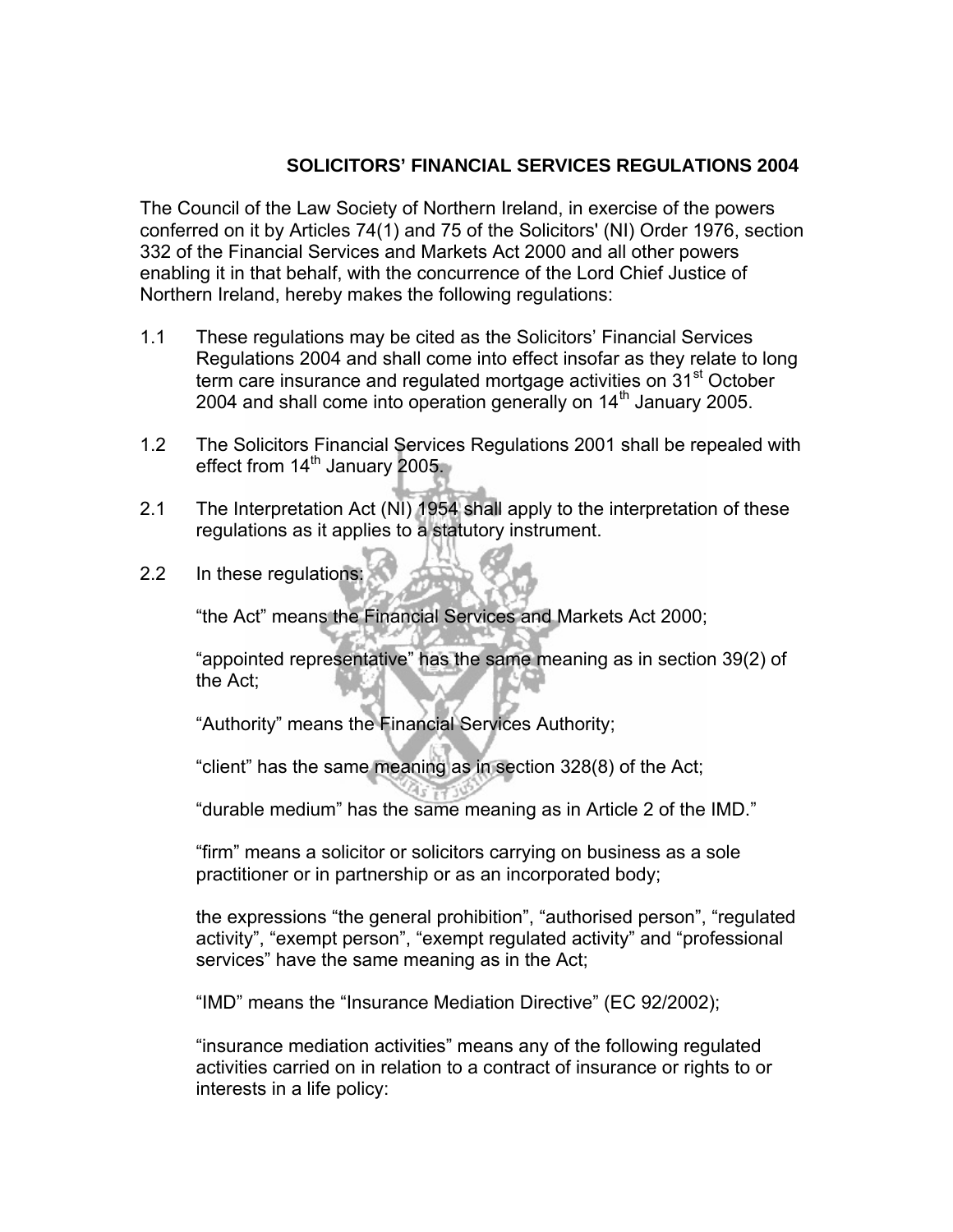- (i) dealing in investments as an agent;
- (ii) arranging (bringing about) deals in investments;
- (iii) making arrangements with a view to transactions in investments;
- (iv) assisting in the administration and performance of a contract of insurance;
- (v) advising on investments;
- (vi) agreeing to carry on a regulated activity in (i) to (v).

the expressions "contract of insurance"; contract of long term care insurance; and "contract of long-term insurance" and "regulated mortgage contract" shall have the same meaning as in the FSMA 2000 (Regulated Activities) Order 2001 and FSMA (Regulated Activities) (Amendment) (No.2) Order 2003.

"regulated mortgage activities" means:-

- (1) arranging (bringing about) regulated mortgage contracts;
- (2) making arrangements with a view to regulated mortgage contracts;
- (3) advising on a regulated mortgage contracts;
- (4) entering into a regulated mortgage contract as a lender;
- (5) administrating a regulated mortgage contract;
- (6) agreeing to carry on any of the above.

"solicitor" means a solicitor entitled to a practice in accordance with the rules of the Society and who is not an authorised person, and includes a firm.

2.3 Other expressions in these regulations have the same meaning as in the Solicitors' (NI) Order 1976.



- 3. No solicitor may carry on a regulated activity in the United Kingdom, or hold himself out as doing so, in contravention of the general prohibition.
- 4. In providing any professional service to a client, a solicitor may carry on only regulated activities which arise out of, or are complementary to, the provision by him of that service to that client.
- 5. A solicitor must not receive from a person other than his client any pecuniary reward or other advantage, for which he does not account to his client, arising out of his carrying on of any exempt regulated activity.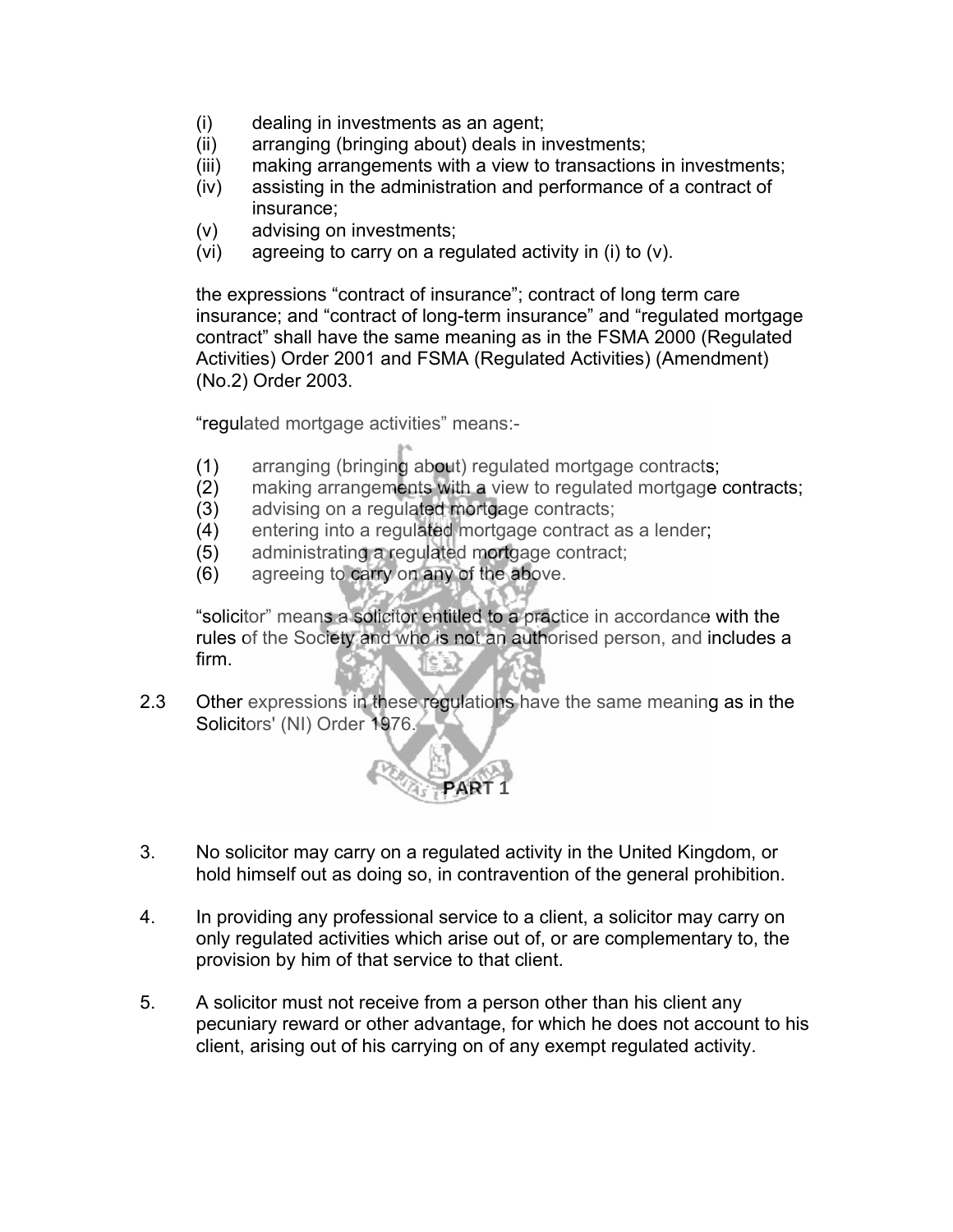- 6. The manner of the provision by a solicitor of any service in the course of carrying on the regulated activities must be incidental to the provision by him of professional services.
- 7. A solicitor must not carry on, or hold himself out as carrying on, a regulated activity other than
	- (a) one which rules made by the Society for the purposes of the Act allow him to carry on; or
	- (b) one in relation to which he is an exempt person.
- 8. A solicitor must not carry on a regulated activity specified in an order made by the Treasury for the purposes of sub-section 327(6) of the Act.
- 9. A solicitor must not carry on a regulated activity if there is in force
	- (i) a direction under section 328 of the Act; or
	- (ii) an order under section 329 of the Act **REDATA**

which prevents subsection 327(1) of the Act from applying to the carrying on of that activity by the solicitor.

- 10.1 A solicitor must avoid any representation to a client that he is an authorised person or regulated by the Authority or that the regulatory protections provided by or under the Act to a person using the services of an authorised person are available to the client.
- 10.2 A solicitor must, before he provides a service which includes the conduct of a regulated activity, including insurance mediation, with or for a client, disclose in writing to the client in a manner which is clear, fair and not misleading:
	- 10.2.1 that the solicitor is not an authorised person;

35 TT 39

- 10.2.2 the nature of the regulated activities carried on by the solicitor and the fact that they are limited in scope;
- 10.2.3 that the solicitor is regulated by the Society in respect of regulated activities;
- 10.2.4 (i) the nature of the complaints and redress mechanisms available to the client in respect of regulated activities carried on by the solicitor, and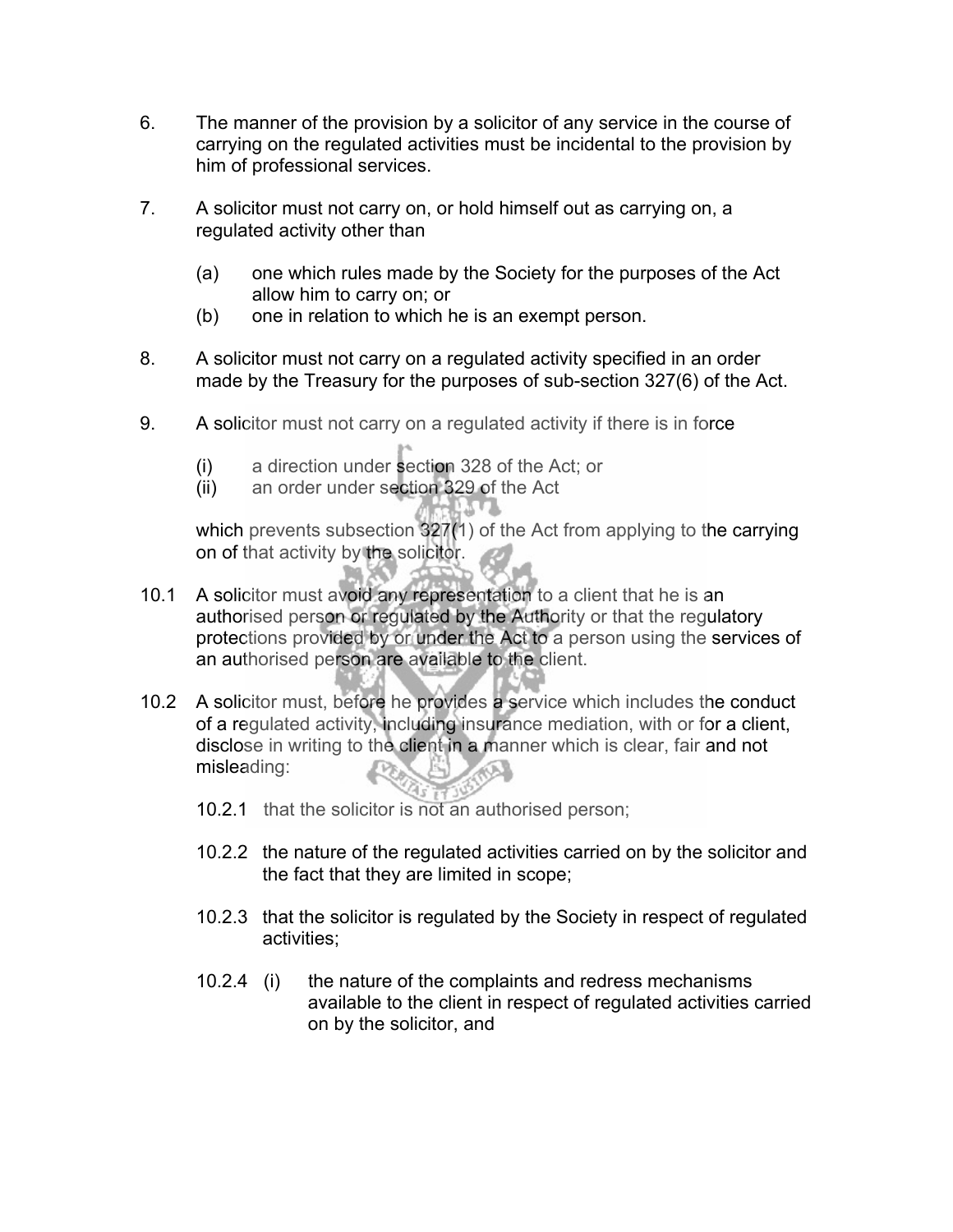- (ii) where such regulated activities include insurance mediation activities, similar information as to the complaints and redress mechanism available to clients and interested third parties.
- 10.3 A solicitor must, before he provides insurance mediation activities,
	- persons undertaking such activities; 1. ensure that his name is included on the Authority's Register of
	- 2. have a clean Police record or other national equivalent in relation to serious criminal offences linked to crimes against property or other crimes related to financial ac tivities and should not be an undischarged bankrupt; and
	- 3. ensure that any member of his staff directly involved in insurance mediation activities has a similar clean Police record and is not an undischarged bankrupt."
- 11. Nothing in these regulations shall prevent a solicitor from carrying on a regulated activity as an appointed representative.
- 12. A solicitor must not carry on any regulated activity other than those carried on in accordance with these regulations.
- 13. These regulations apply to regulated activities carried on in, into or from the United Kingdom, subject insofar as insurance mediation activities are concerned to the passporting arrangements set out in Regulation 17 hereof.
- 14.1 A solicitor shall maintain such records to demonstrate compliance with these regulations as may from time to time be prescribed by the Council.
- 14.2 Each firm shall in such form and at such times as may be prescribed by the Society from time to time, provide the Society with
	- (i) confirmation that it is not directly authorised by the Authority;
	- (ii) confirmation that it requires to be included in the Authority's register of exempt professional firms to conduct insurance mediation activities; and
	- (iii) details of the individual within it who is responsible for insurance mediation activity, **and shall immediately inform the Society if any changes occurs in respect of the information provided by the firm to the Society pursuant to this Regulation 14.**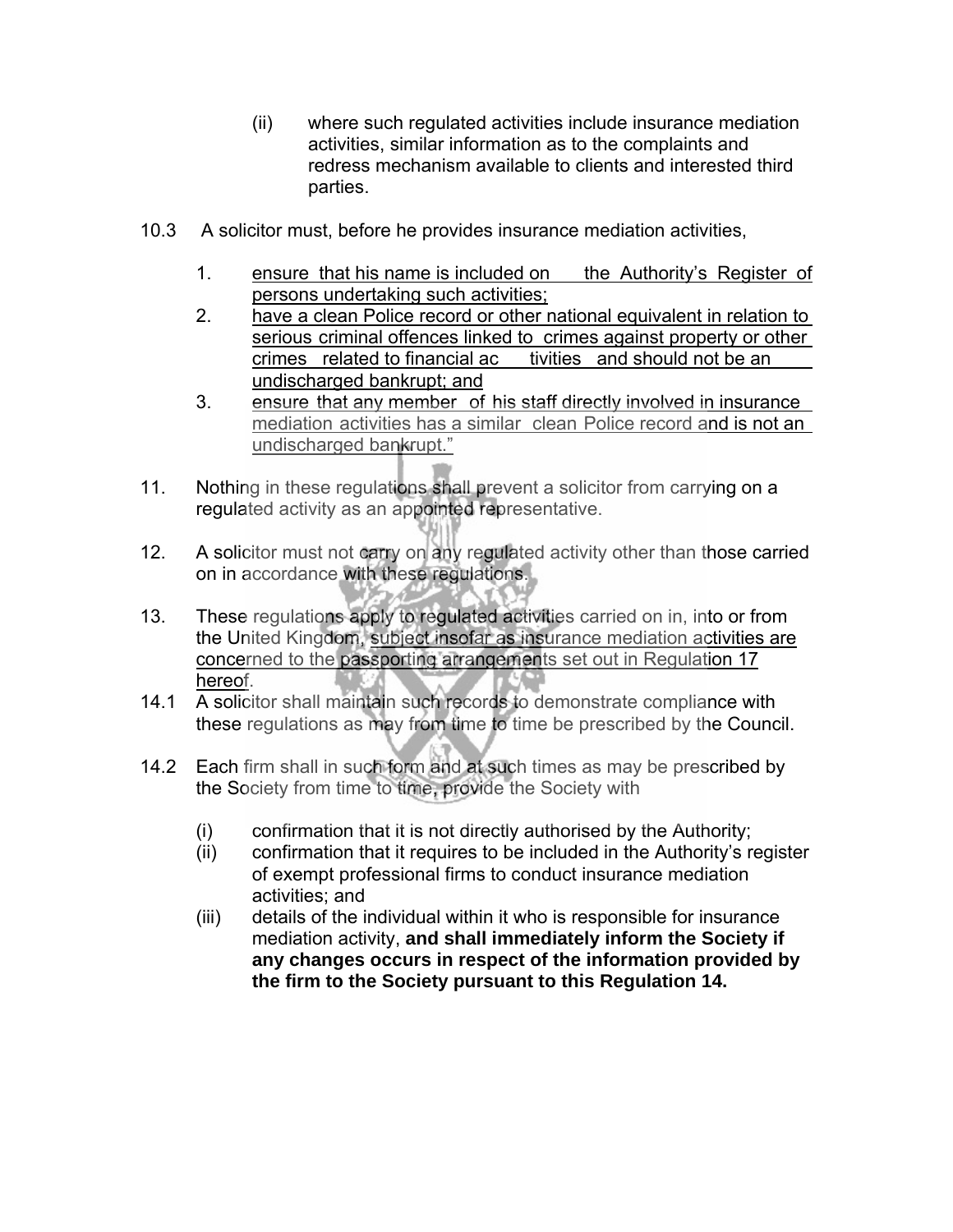# **PART 2**

#### **INSURANCE MEDIATION**

- 15.1 A solicitor must, before he provides a service which includes the carrying out of an insurance mediation activity with or for a client:-
	- (a) make the following statement in writing to the client in a way that is clear, fair and not misleading and not less prominent than any other information provided to the client at the same time:

"[This firm is]/[We are] not authorised by the Financial Services Authority. However, we are included on the register maintained by the Financial Services Authority so that we can carry on insurance mediation activity, which is broadly the advising on, selling and administration of insurance contracts. This part of our business, including arrangements for complaints or redress if something goes wrong, is regulated by the Law Society of Northern Ireland The register can be accessed via the Financial Services Authority website at<www.fsa.gov.uk/register/home.do>and

- (b) Provide details of his identity and practising address; and
- (c) Confirm if he has a holding direct or indirect, representing more than 10% of the voting rights or of the capital in a given insurance undertaking
- 16.1 Before a *firm* recommends a *contract of insurance* (other than a *life policy*) the solicitor or his *firm* must take reasonable steps to ensure that the recommendation is suitable to the *client's* demands and needs by:
	- (a) considering relevant information already held;
	- (b) obtaining details of any relevant existing insurance;
	- (c) identifying the *client's* requirements and explaining to the *client* what the *client* needs to disclose;
	- (d) assessing whether the level of cover is sufficient for the risks that the *client* wishes to insure; and
	- (e) considering the relevance of any exclusions, excesses, limitations or conditions.
- 16.2 Where the *firm* recommends a *contract of insurance* that does not meet the needs of the *client* because there is no such contract available in the market, this should be disclosed to the *client*.
- 16.3 Where a firm recommends a contract of insurance (other than a life policy) or arranges a contract of insurance, the firm must, before the *contract* is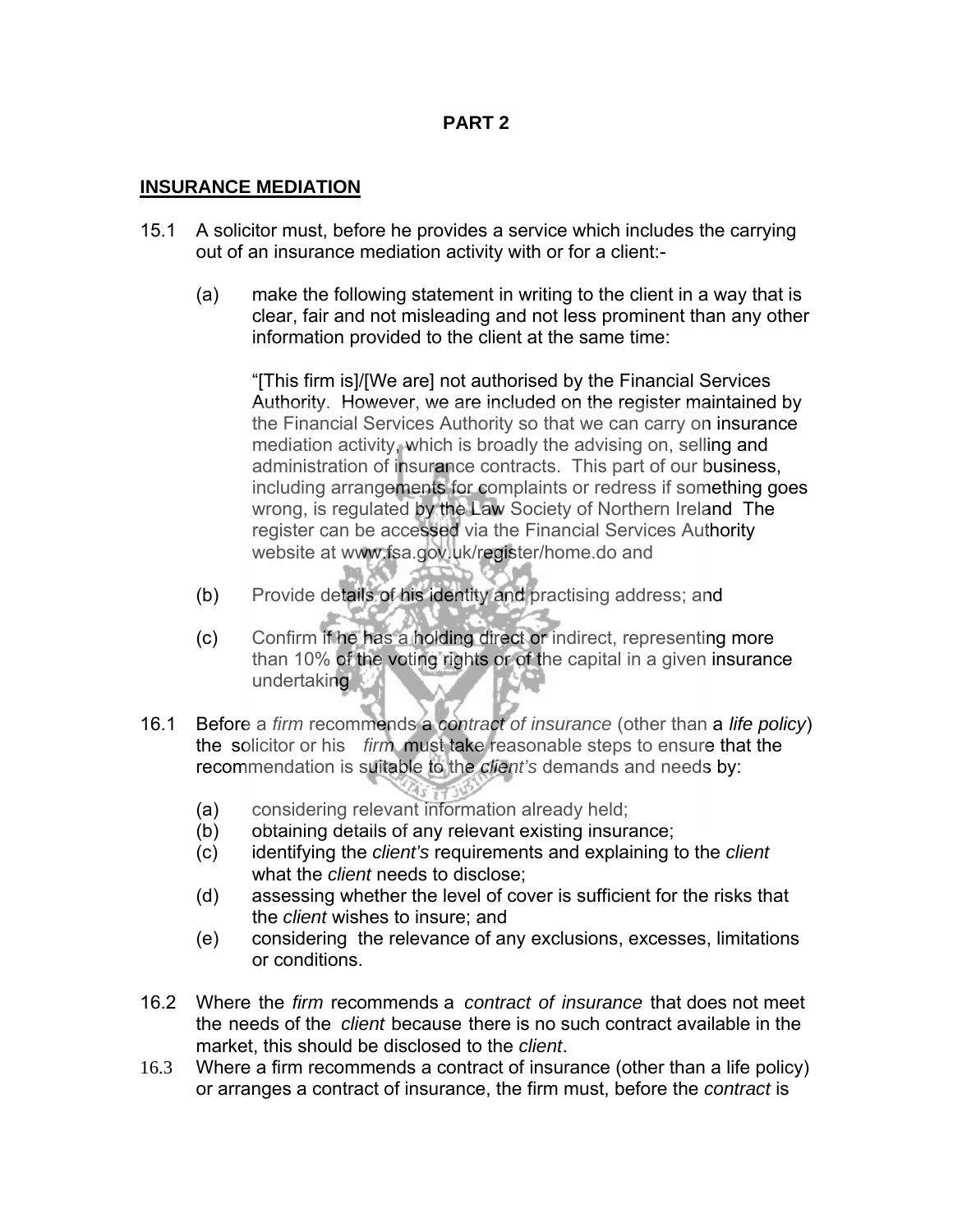finalised, provide the *client* with a written statement (a "demands and needs statement") that:

- (a) sets out the *client's* demands and needs on the basis of the information provided by the *client*;
- (b) where a recommendation has been made, explains the reason for recommending that *contract of insurance*;
- (c) reflects the complexity of the *insurance contract* being proposed; and
- accessible to the *client.* (d) is on paper or on any other durable medium available and
- 16.4 Where a *firm* arranges a *contract of insurance* on an *execution-only* basis, the demands and needs statem ent need only identify the *contract of insurance* requested by the *client*, confirm that no advice has been given and state that the *firm* is undertaking the arrangement at the *client's*  specific request.
- 16.5 The requirement in paragraph 16.3 to provide the *client* with a written demands and needs statement before the contract is finalised will not apply in the following circumstances:
	- date. If the information previously disclosed has changed, the *firm* (a) where the *firm* acts on the renewal or amendment of a *contract of insurance* other than a *life policy* if the information given to the *client* in relation to the initial contract is still accurate and up-tomust draw the attention of the *client* to the matters which have changed before the renewal or amendment takes place;
	- (b) where the information is provided orally at the request of the *client*;
	- (c) where immediate cover is required;
	- (d) where the *contract* is concluded by telephone; or
	- (e) where the *firm* is introducing the *client* to an *authorised person* or an

*exempt person* and taking no further part in arranging the *contract of insurance*.

save that in (b), (c) and (d) above t he information contained in the written demands and needs statement must be provided to the *client* immediately after the conclusion of the *contract of insurance.* 

- 16.6 Where the firm recommends a contract of insurance, the client shall be informed that
	- (i) the advice is based on the obligati ons contained in Article 12(2) of the IMD to provide a fair analysis; or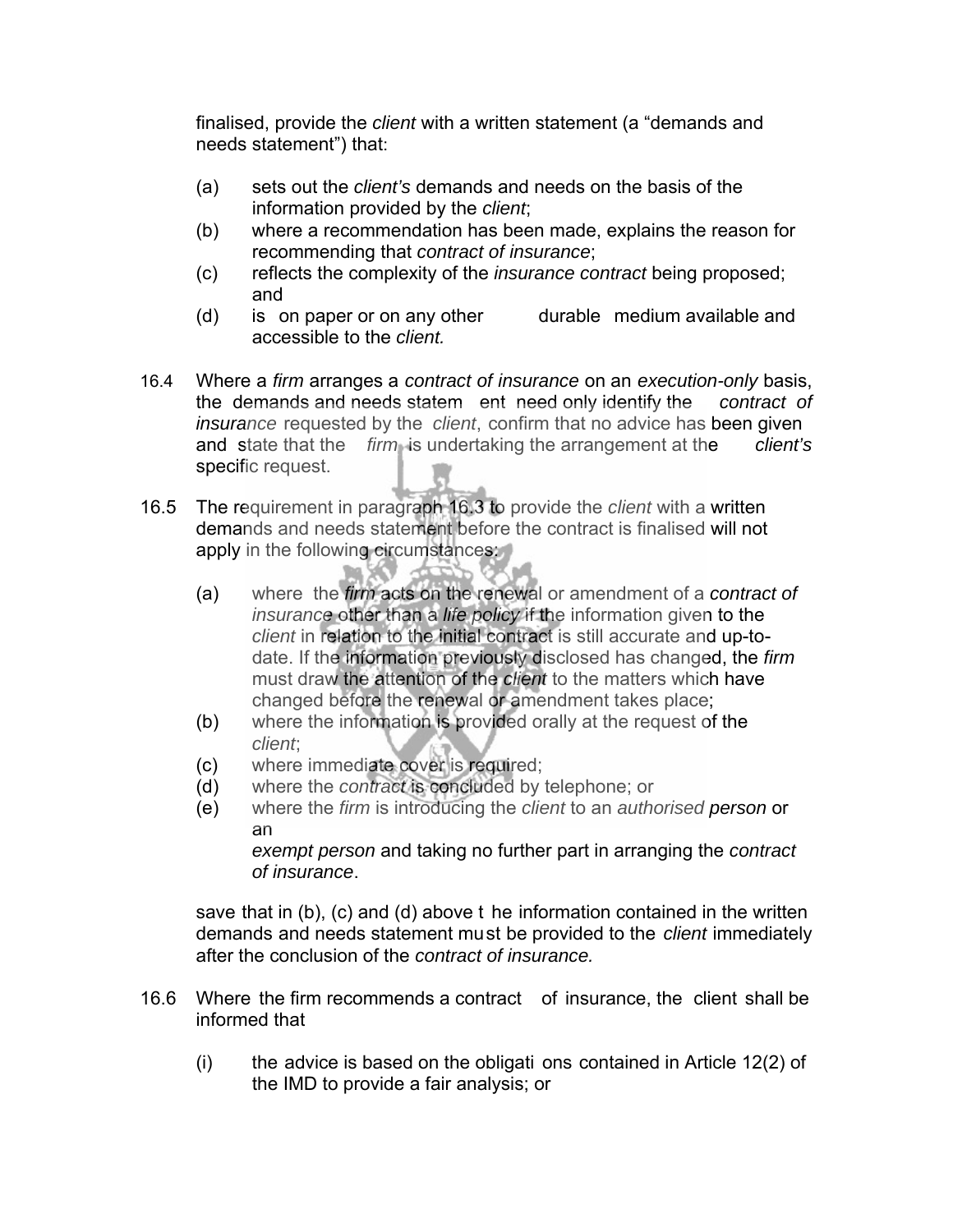- (ii) the firm is under a contractual obligation to conduct insurance mediation business exclusively, with one or more insurance undertakings, in which case they s hall, at the customers' request, provide the names of those insurance undertakings; or
- (iii) the firm is not under a contract ual obligation to conduct insurance mediation business exclusively, with one or more insurance undertakings, and do not give advice based on the obligation referred to in paragraph (i), in wh ich case they shall, at the customers' request, provide t he names of the insurance undertakings with which they may and do conduct business.
- (iv) he has the right to request the information referred to in Regulation 16.6.1 (ii) and (iii).
- 16.6.2 Where a firm informs a client that advice is given on the basis of a fair analysis, that advice must be on the bas is of an analysis of a sufficiently large number of insurance contract s available on the market to enable them to make a recommendation in a ccordance with professional criteria regarding which insurance contract would be adequate to meet the clients' needs. **DATE**
- 16.7.1 All information provided to clients pursuant to the foregoing paragraphs of this Regulation and to Regulation 10. 2.4(ii) and Regulat ion 15 must be communicated to the customer on paper or on any other durable medium available and accessible to the custom er in a clear and accurate manner, comprehensible to the customer and in an official language of the Member State where the contract of insurance e is put in place, or any other language agreed by the parties; and
- 16.7.2 provided that where the customer requests the information orally, the information shall be provided to the customer on paper or on any other durable medium available and accessibl e to the customer immediately after the conclusion of the insurance contract and in a similar manner as required by Regulation 16.7.1.
- 17. If a *firm* wishes to exercise the right conferred by Article 6 of the Insurance Mediation Directive to establish a branc h or provide cross-border services in another EEA state an appropriate application must be made directly to the FSA. The Rules under the FSA's Supervision Manual, SUP 13, Exercise of Passport Rights by UK firms, contain details of the applicable process. A *firm* proposing to provide such services must comply with the applicable provisions of the *Act*, as laid down in the FSA's Professional Firms' Sourcebook Chapter 7 as amended from time to time.